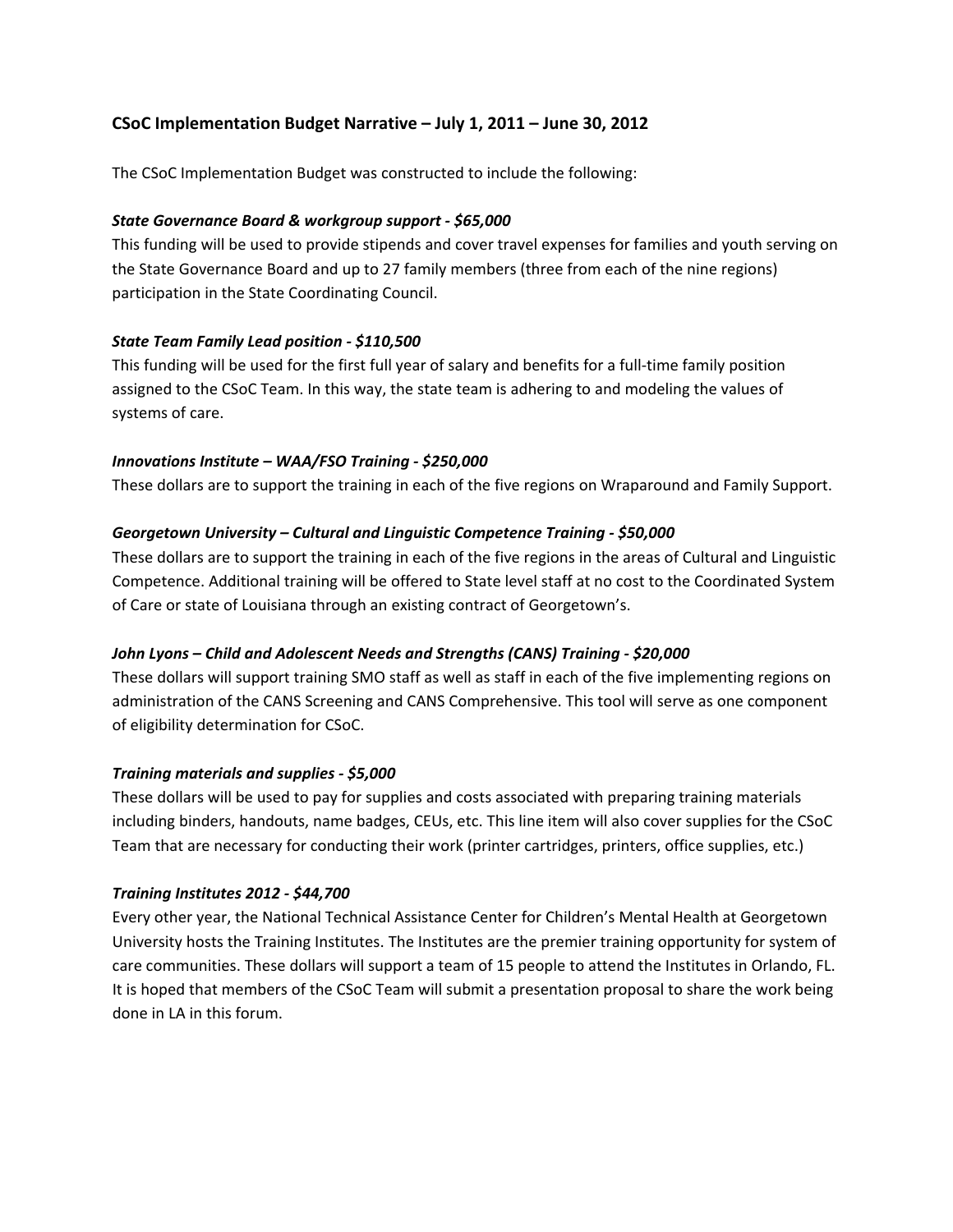### *Communications Contract – planning and collateral development ‐ \$48,750*

These dollars will be used to secure professional services from an established communications company to help develop the communications plan for CSoC as well as develop materials that will support outreach and education activities.

### *Communications collateral – production and dissemination ‐ \$35,000*

These dollars are earmarked to support the production (printing, dissemination) of collateral materials developed for outreach and education purposes.

### *Content expertise, staff/provider/family/youth training ‐ \$71,250*

As the CSoC initiative unfolds, multiple needs will surface with respect to knowledge and competencies of staff, providers, families and youth. These dollars will support contracts with content experts to respond to these needs. Examples could include: additional fiscal analyses, rate setting activities, family and youth leadership development training, etc. Conducting a Louisiana‐based *Primer Hands‐On* session with Sheila Pires and her team is being considered as part of these dollars.

### *Essential Learning e‐commerce site ‐ \$30,000*

These dollars will be used to enhance the existing OBH online learning platform and support the use of this site for initial training in the first year for all CSoC providers at no out of pocket expense to the provider.

### *Evidence‐Based Practice Implementation ‐ \$300,000*

The dollars will be used to support the implementation of selected evidence-based practices in the implementing regions. EBPs will be selected after a comprehensive Gaps Analysis process conducted by the Statewide Management Organization.

### *Wraparound Agency (WAA) Start‐Up ‐ \$264,870*

These dollars will be used to allow each WAA in the five selected regions to employ a full‐time Executive Director and a full‐time Clinical Director beginning in October 2011. Salaries were based off the models prepared by Mercer.

# *Family Support Organization (FSO) Start‐Up ‐ \$186,870*

These dollars will be used to allow each FSO in the five selected regions to employ a full‐time Executive Director and a full‐time Certified Peer Support Supervisor beginning in October 2011. Salaries were based off the models prepared by Mercer.

# *CSoC Staff/Partner Travel (In‐State) ‐ \$5,000*

These dollars will support mileage, necessary overnight accommodations and per diems for CSoC staff and departmental partners to travel to Phase I regions and in the future to Phase II regions to offer information sessions, technical assistance, facilitation and other support as needed.